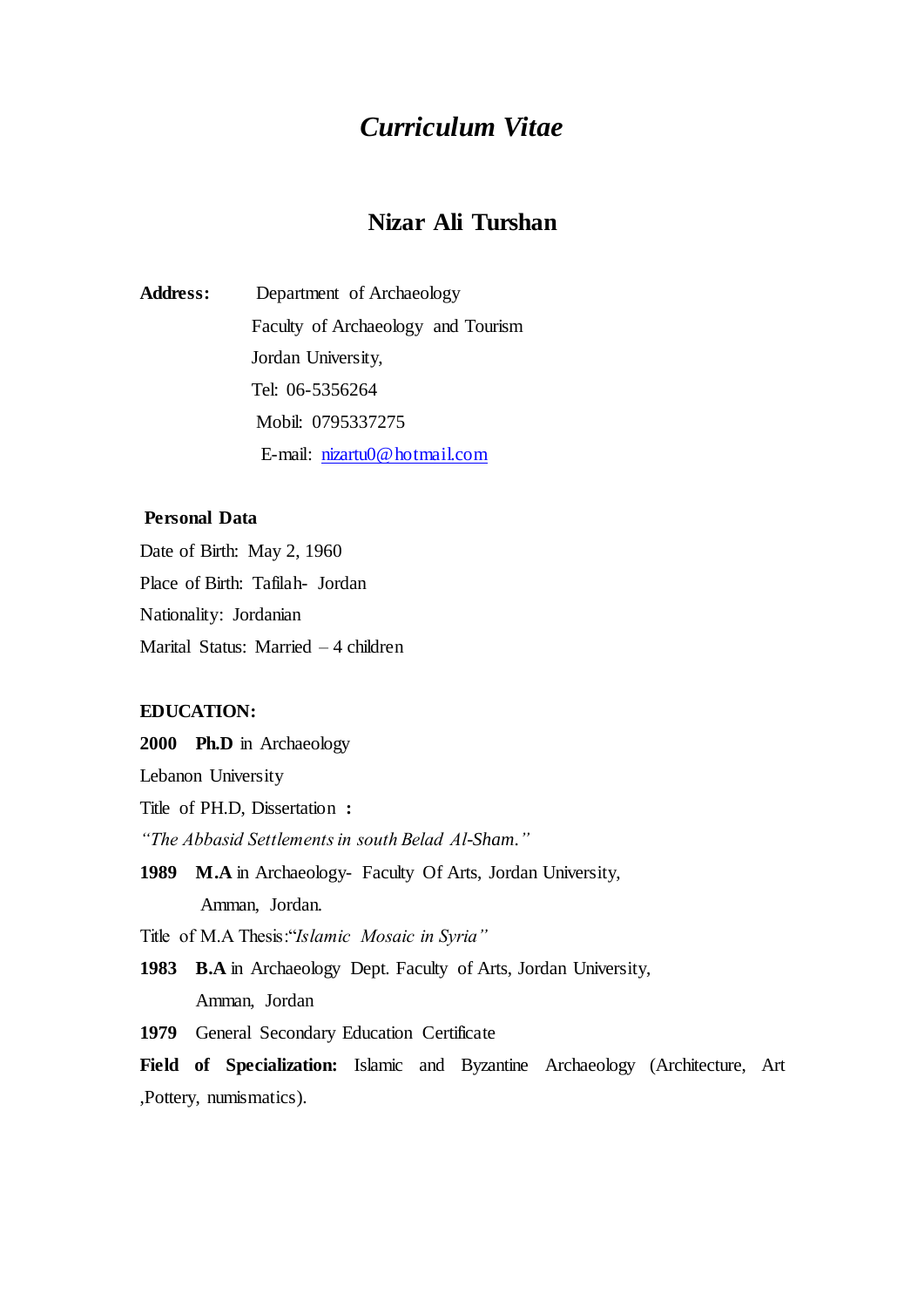**Employment:** 

| 1988       | <b>Teacher of history at The Ministry of Education</b>               |
|------------|----------------------------------------------------------------------|
| 1989       | <b>Lecturer</b> of history at "Alwatanie" College                    |
| 1990-1994, | <b>Teaching and Research Assistant</b>                               |
| 1994       | <b>Instructor</b> at Yarmouk University                              |
| 2006-2007  | <b>Dean Ass.</b> The Faculty of Arts Jordan University               |
| 2007       | <b>Assistant Prof.</b> University of Jordan                          |
| 2008-2009  | <b>Dean Ass.</b> The Institute of Archaeology-. Jordan University    |
| 2009-2010  | <b>Head of the Department</b> of Archaeology-. Jordan University     |
| 2010-2012  | <b>Vic Dean</b> The Institute of Archaeology-. Jordan University     |
| 2011       | <b>Associate prof.</b> Jordan University                             |
| 2012-2013  | <b>Dean</b> of the faculty of Archaeology and Tourism, University of |
|            | Jordan.                                                              |
| 2016       | Full Prof. University of Jordan.                                     |

#### **BA Courses Taught:**

- 1- Advanced course in classical Archaeology
- 2- Introduction to classical Archaeology
- 3- Jerusalem 5000years)
- 4- Field courses in Archaeology (Participant) with Arkansas University and Yarmouk University.
- 5- Introduction to archaeology
- 6- Jordan Throw Ages
- 7- Islamic Art
- 8- Islamic Architecture and City Planning.
- 9- Islamic Pottery
- 10-Jordan and Palestine Islamic Archaeology
- 11- Islamic Arts
- 12-Islamic numismatic
- 13-Islamic Heritages
- 14- Islamic Hiratages

#### **M.A Courses**

1- Jordan and Palestine Islamic Archaeology

2- Islamic Arts and Architecture

## **Fieldwork Activities:**

Participating in many fieldwork- Projects. Following are the most Important:

1983 The Third season of Excavations at Tell Al-Mazar in Jordan Valley.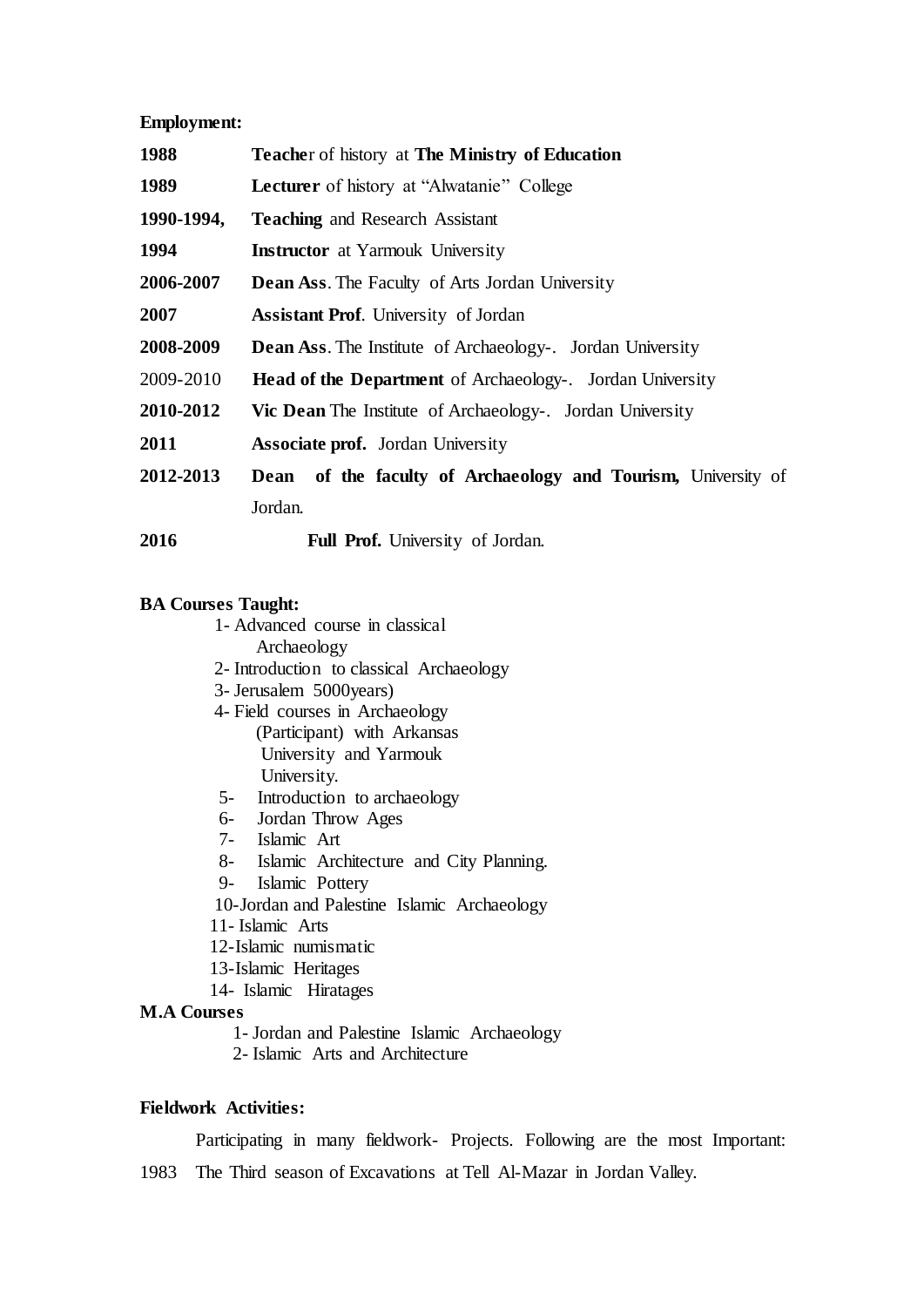- 1984 The Forth season of Excavations at Tell Al-Mazar.
- 1986 The First season of Excavations atTell Al-Maquss, Aqaba.
- 1987 The Second season of Excavations at Tell Al-Maquss.
- 1990 Survey of the Kufr Youba Dolmens, Yarmouk University.
- 1990 91,92,93,94 Yasileh Excavations/ Yarmouk University.
- 1991- 1993 Excavations at Dohaleh, Yarmouk University.
- 1992 Dharih Excavations.
- 1994,95,96,97 Sa'ad Excavations.
- 1993 Deir Allah excavations.
- 1996 1998 Many sites in Northern Jordan.
- 1999 2001 Ya moun Excavations. Until Now with Arkansas University.

 2000-2001- (corpus (توثيق المباني **التراثية في األردن / مشاريع الشراكة األوروبية** - **-مشروع توثيق المواقع األثرية في محافظة عجلون**

- 2003-Barcelona conference for Traditional Buildings
- 2007-Tel-Abo \_Alsouan summer training course
- 2011- Yajuz summer training course

#### **Publications**

1997 M. Najjar, J. Rose, N.Turshan Sa'ad. Notes on the 1996 Excavation in ADAJ XL1, Preliminary reports about Different sites in Jordan in News letter

**.**

- 2000 M. Najjar, Jerome, N.Turshan First Season of excavation at the Archaeological site of Yamoun 1999, News letter, 22,.
- 2000 M. Najjar, J. Rose, and N.Turshan, Excavation works at the archaeological site of Yasileh. Newsletter 22,. Yarmouk University
- 2001 M. Najjar, J. Rose, Nizar Turshan, Bruck Dolores Second Season of Excavations at Yamoun 2000.. News letter, 23,.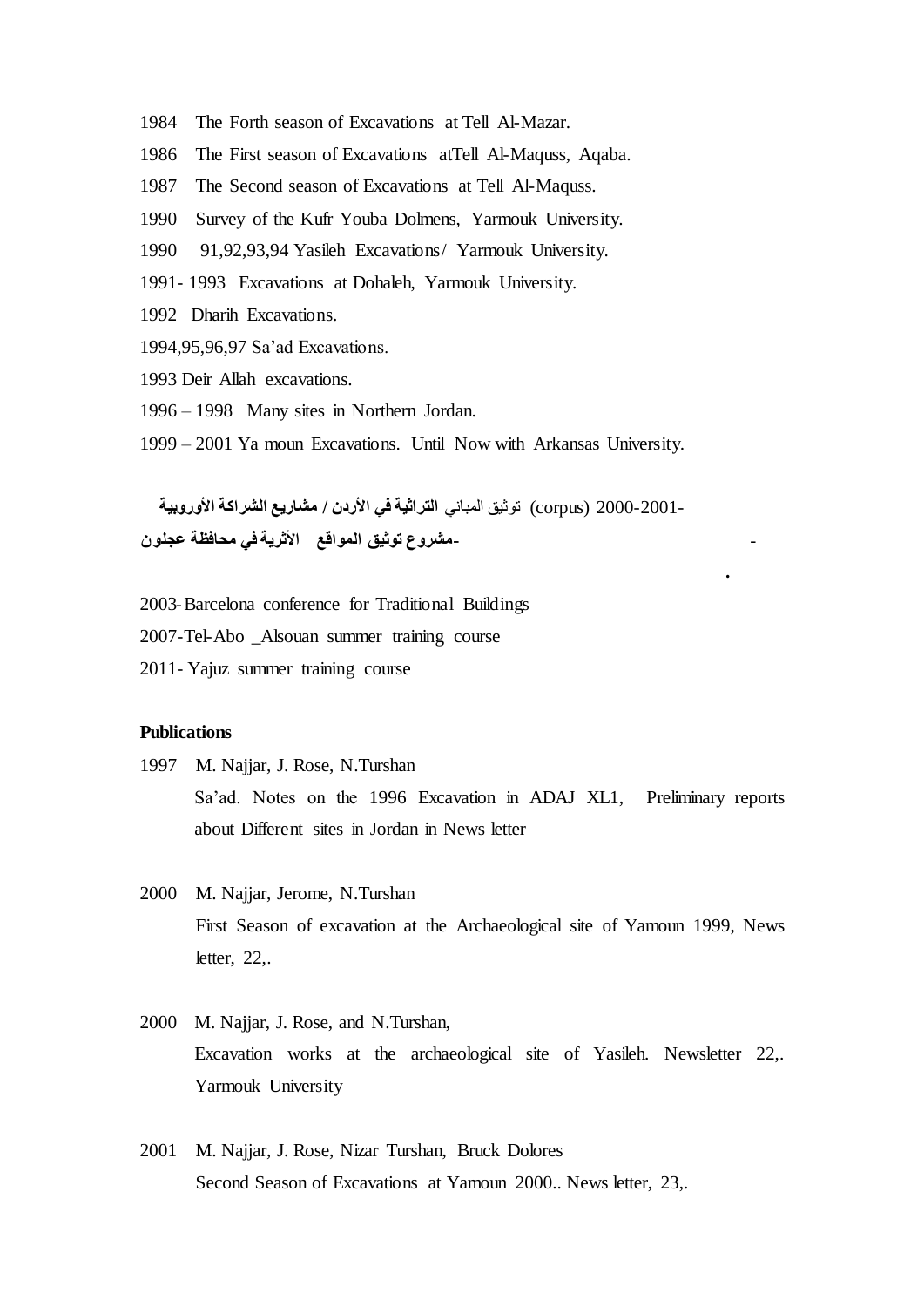- 2003 Ghassaind or Byzantine? Al-Osour, kingdom of Saudi Arabia, Vol. 13, part 1,
- 2005 SAAD:A Late Roman / Byzantine in Jordan.
- 2006 Yammoun, from Bronze Age Islamic period .
- 2009 Geology and Anthropology, A case study from Jordan Anthropology International journal of the science of man,
- 2012 Plant Mosaics in the Church at Ya"amun**,** Greek, Roman and Byzantine Studies. Duke University USA Vol. 52**.**/2
- 2012 The Portrayal of Daily life– Harvest of Fruits and Transport(Mount Nebo-Jordan). Mediterranean Archaeology and Archaeometry. The University of the Aegean Greece, vol. 12**/2**
- 2014 The Aesthetic and Artistic Aspects of Qasr Almushatta' Façade , Dirasat: Human and Social Science Journal**,** The University of Jordan vol 41/1
- 2015 Ya"amun Main Press From Roman to The End of Umayyad and Early Abbasid Periods in Northern Jordan, Mediterranean Archaeology and Archaeometry, The University of the Aegean Greece vol. 15/3

2017 Geometrical mosaic decorations at Qasr Al-Hallabat: A comparative study, Mediterranean Archaeology and Archaeometry · December 2017 Vol. 17, No 3, pp. 84-96.

2018 The Archaeology of Jarash,vol.1,The Great baths, of Jarash,pp 131-143. 2019 The Geometric Mosaics at Rehab: A Comparative Study, Adumatu,ISSUE No. 39 January 2019

2019 Investigation of Late Roman Pottery from Gadara of the Decapolis, Jordan Using Multi-Methodic Approach, journal of cultural heritage, , Volume 35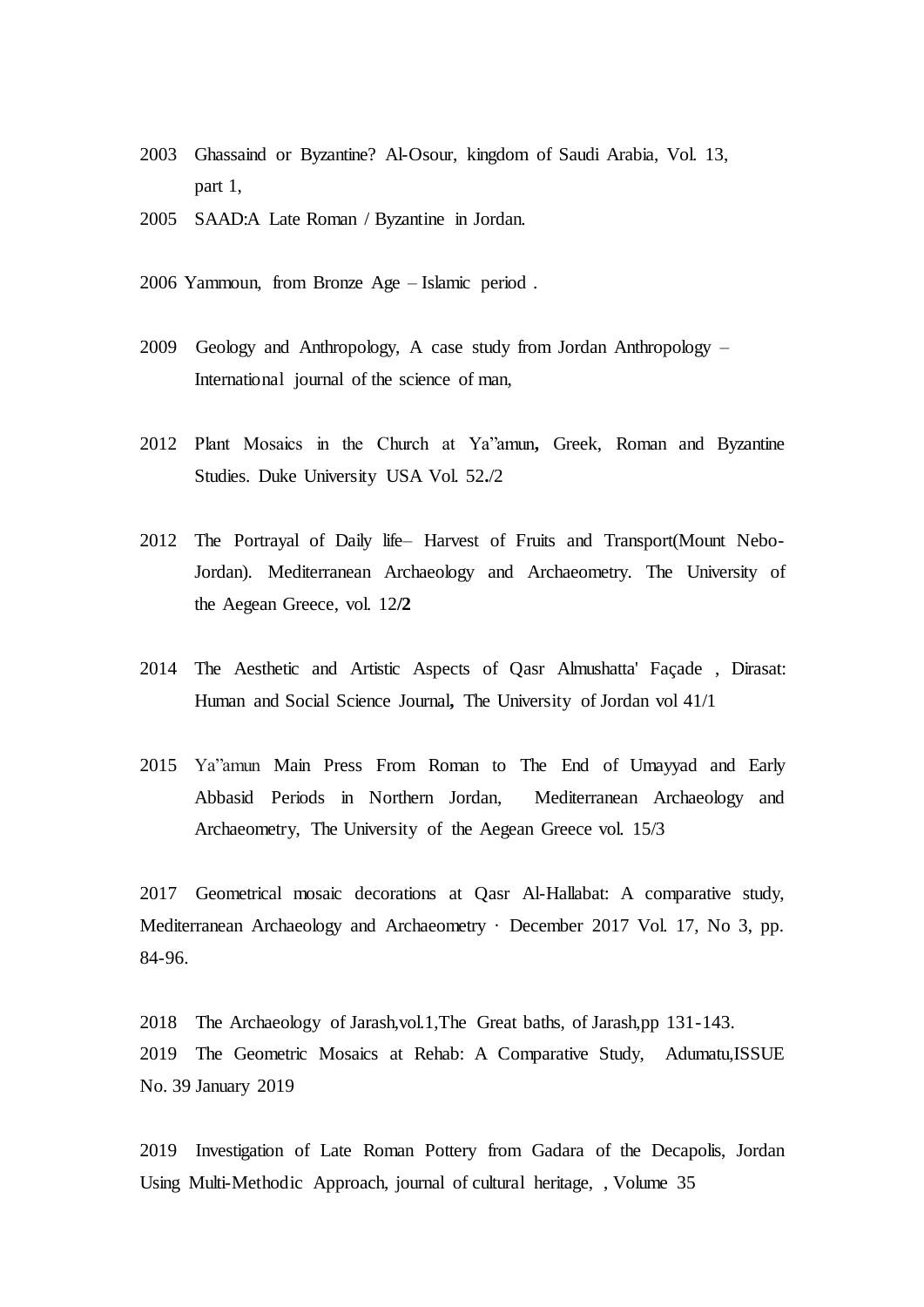- Nizar Turshan

The M agi: a Rare Mosaic Floor in The Yaamun Church (Jordan)

*Greek, Roman and Byzantine Studies* 50(2010) 616 – 624

- Nizar Turshan and Mohammad Nassar A Mosaic of the Book of Daniel in the Ya Amun Church *Greek, Roman and Byzantine Studies* 51(2010) 000 –000

- Mohammad Nassar and Nizar Turshan Geometrical Mosaic Pavements of the Church Of Bishop Leontios at Ya, Amun (Northern Jordan) *Palestine Exploration Fund*143, 1, pp41-62, 2011.

-Shorman, A .Rose, J, Turshan, N.

Geology and Anthropology: A Case Study from Jordan,

*Anthropologie*. XLV1-1 .pp.121- 127.2008

- Turshan, N and Cox, M: YamunWine Presses, P123-144at the book edited by: Najjar; M*, Yamun***:** *An Archaeological Site in Northern Jordan*

 Dean *of Research and Graduated Studies-Yarmouk University.*

- Turshan, N Loyd M  $Y$ amun Church from the 6<sup>th</sup> century A.D to the 12th century A.D.p145-174, at the book edited by: Najjar; M, *Yamun: An* <sup>12th</sup> *Archaeological Site in Northern Jordan*

 Dean *of Research and Graduated Studies-Yarmouk University.*

Turshan, N Bader N.; Inscriptions of the church of Tall Yamun, P175-187 at the book edited by: Najjar; M, *Yamun: An Archaeological Site in Northern Jordan* 

> Dean *of Research and Graduated Studies-Yarmouk University.*

Am mar Alobiedat, Mahmoud El-Najjar, Adel Halim Al- shiyab, Nizar Turshan.

Jordan during the Late Roman l Early Byzantine Period. Abioarchaeological Study*. (Mu, Tah) Lil- Buhuth Wad- Dirasat* Volume (21) Number (6) 2006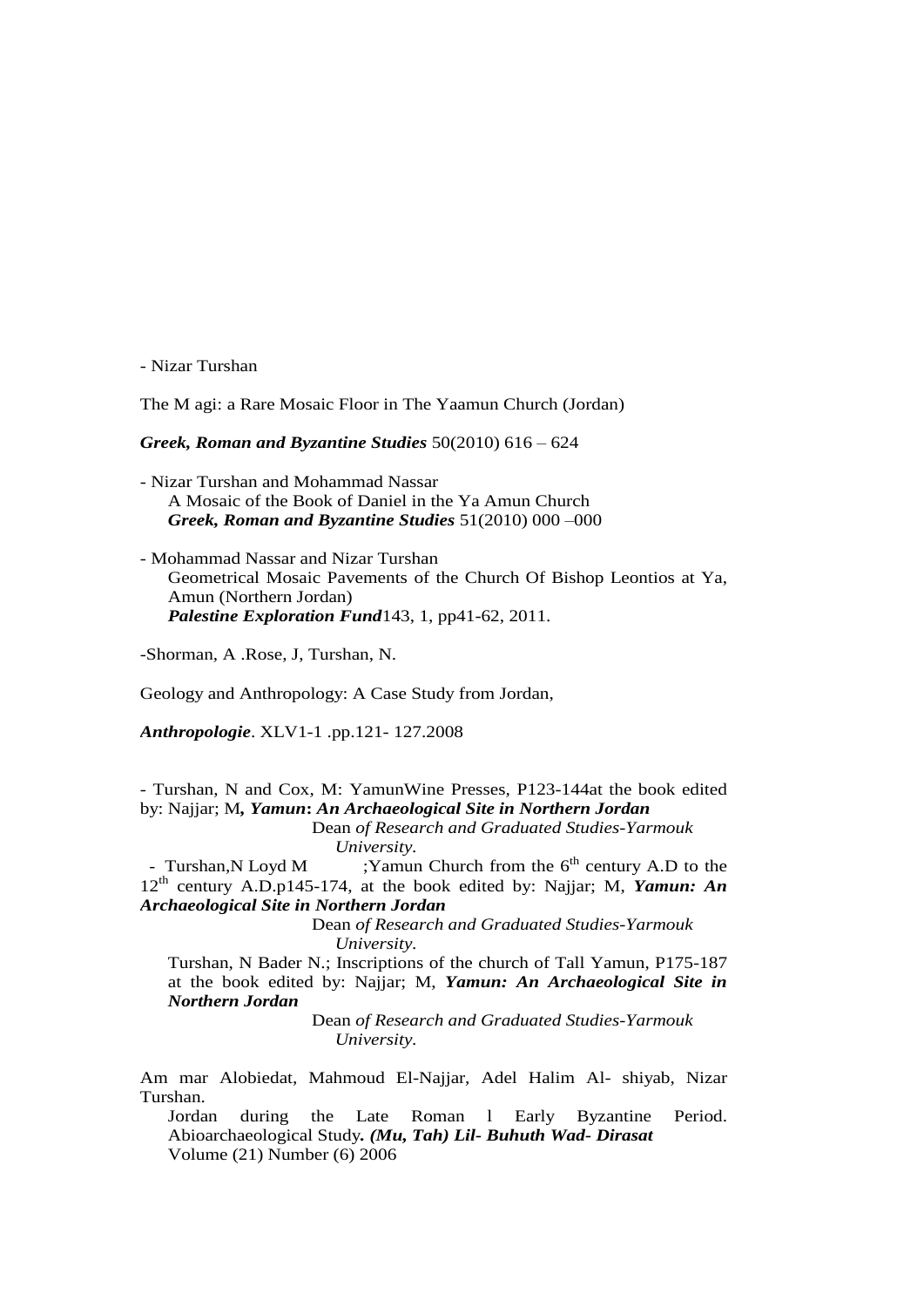## **- الكتب باللغة اإلنجليزية-: مشاركة في:**

#### 2005 . SAAD:A Late Roman / Byzantine in Jordan

2006- Yammoun, from Bronze Age – Islamic period .

**المنشورات العربية:** 

1995 ـ مقدمة في الاساليب الفنية للفسيفساء الاموية/ أنباء المعهد، عدد 17 -1995 ظاهرة تعدد الكنائس في المواقع االردنية، نزار الطرشان ، أنباء المعهد

1998 خيرت فان دير كوي، زيدان كفافي،ترجمة نزار الطرشان - حفرية ديرعال / أنباء المعهد ، العدد ،21

1997زيدون المحيسن، فرانسوا فيلنيف / ترجمة نزار الطرشان - تنقيبات اثرية جديدة في خربة الذريح، أنباء المعهد ، العدد

2000 محمود النجار، جيروم روز ، نزار الطرشان، التنقيب االثري في موقع اليصيلة ، أنباء المعهد ، عدد،22

،2001 جيروم روز ، محمود النجار، نزار الطرشان ، الموسم الثاني لتنقيبات االثرية بموقع يعمون 2000، أنباء المعهد، عدد23 2001 استبدال البالطات الخزفية بالفسيفساء على الواجهات الخارجية لقبة الصخرة المشرفة، مجلة ن، .ادوماتو ، العدد الرابع 2001 2007 أثر حركة األيقونات في فسيفساء كنيسة يعمون، مجلة دراسات تاريخية / جامعة دمشق

المسكوكات االيلخانية ، دراهم جديدة ألبى سعيد بدرخان – في كتاب بذكرى سمير شما / يصدر عن جامعة مؤته

تطور الخط العربي في العصر األموي والعباسي، كتاب في ذكرى المرحوم نبيل القاضي، جامعة

2013 البحث عن كنيسة الراهب يحيرا ؟ بين التاريخية والأثرية التاريخية والأثرية ، مجلة دراسات العلوم اإلنسانية واالجتماعية، الجامعة االردنية مجلد /53 3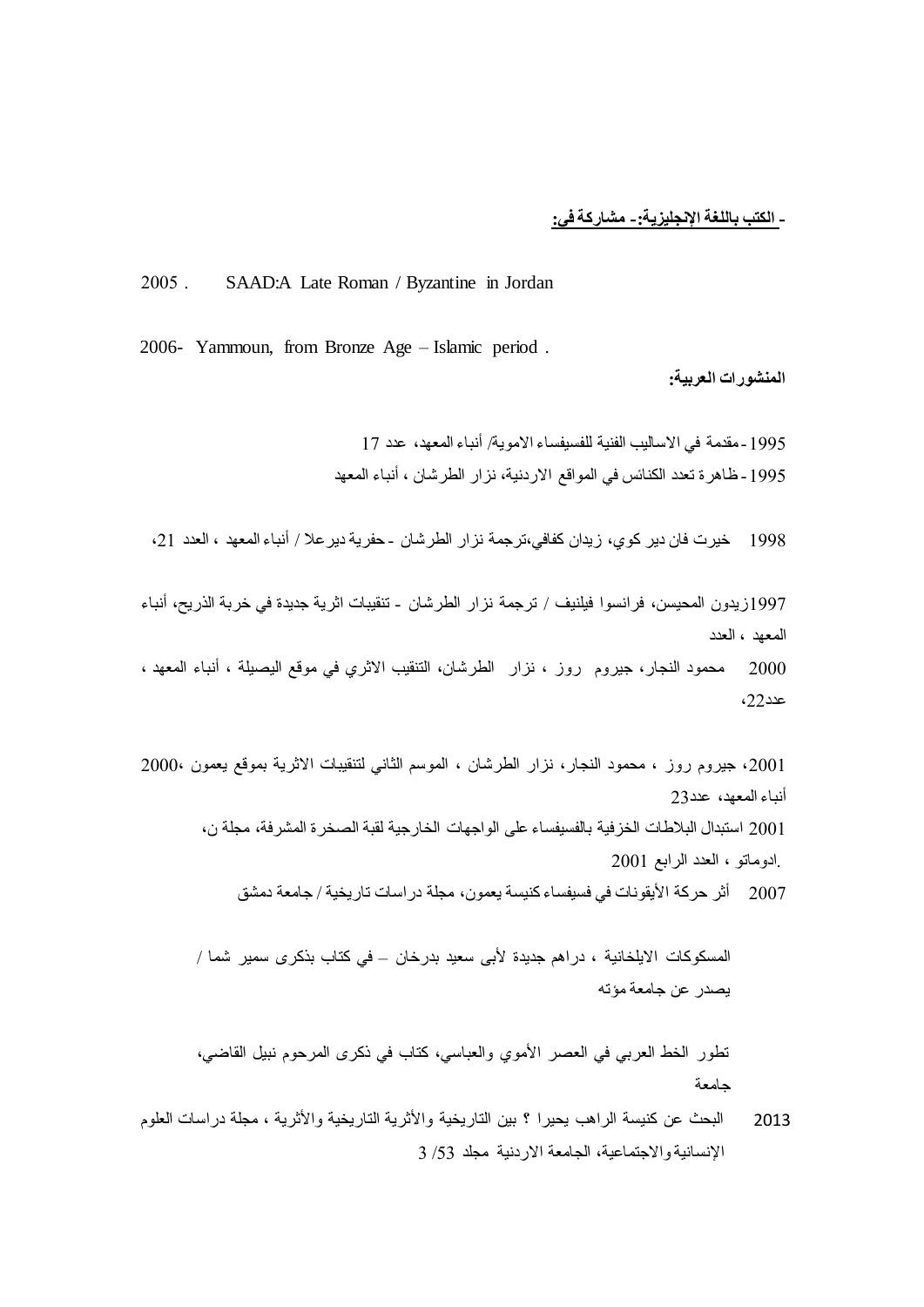2014 – البحث عن سورة الإسراء على جدران قبة الصخرة ، دراسة في الأيات القرآنية على الواجهات، الأردنية للفنون، التعليم العالي، صندوق دعم البحث العلمي، جامعة اليرموك، مجلد /14 1

2014 مناهج تاريخ القصور االموية في بالد الشام ، دراسة تحليلية نقدية، مجلة ادوماتو، المملكة العربية السعود، مجلد /54 1

**- الكتب باللغة العربية-:**  -مساجد حولت إلى كنائس / عن دار حمادة للنشر والتوزيع / إربد . - تاريخ العرب قبل االسالم مشترك مع أ.د. زيدون المحيسن/ عن دار حمادة للنشر والتوزيع / إربد . - استبدال البالطات الخزفية بالفسيفساء على الواجهات الخارجية لقبة الصخرة المشرفة، مجلة ، .ادوماتو ، العدد الرابع 2001 أثر حركة األيقونات في فسيفساء كنيسة يعمون، مجلة دراسات تاريخية / جامعة دمشق2007/ المسكوكات االيلخانية ، دراهم جديدة ألبى سعيد بدرخان – في كتاب بذكرى سمير شما / يصدر عن جامعة مؤته تطور الخط العربي في العصر األموي والعباسي، كتاب في ذكرى المرحوم نبيل القاضي، جامعة اليرموك

#### **المؤتمرات والندوات.**

- مشاركة حول حفرية صعد / نشاطات قسم اآلثار / معهد اآلثار واالنثروبولوجيا 1998 .
	- المشاركة في ورشة برشلونة. حول المباني والعمارة التراثية 2001 .
		- مؤتمر عادات الدفن في األردن الجامعة األردنية 2011
- مشاركات في مشروع قنطرة)التراث المتوسطي تقاطع الشرق و الغرب 2009-2008

## **االشراف على بحوث:**

- إشراف على رسائل ماجستير كلية اآلثار والسياحة الجامعة األردنية
	- مناقشة رسائل الماجستير في :
		- الجامعة الأردنية
	- و كلية الفنون جامعة اليرموك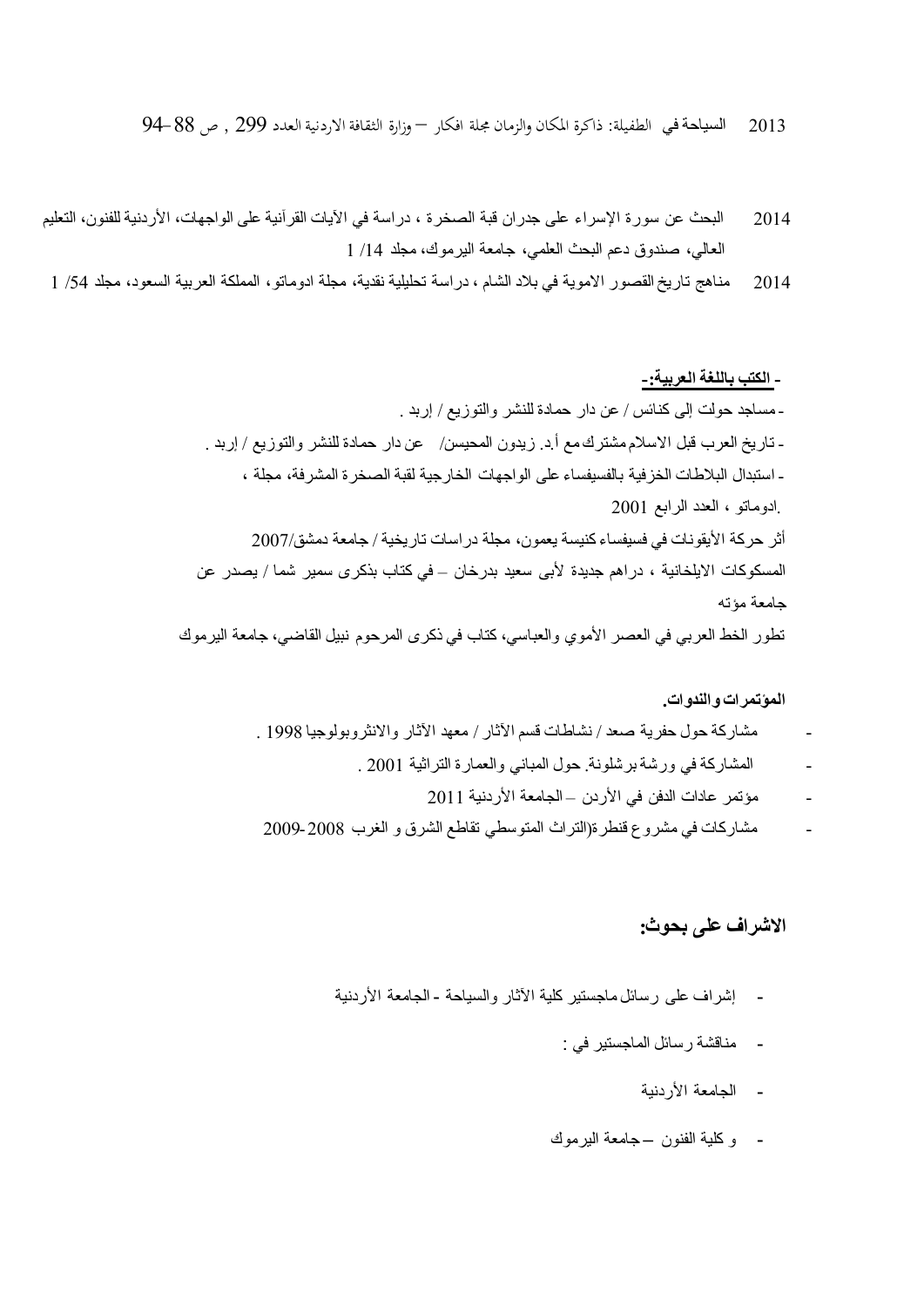- وقسم االثار جامعة اليرموك
- وكلية العمارة والفنون في جامعة العلوم اإلسالمية العالمية.
	- تقيم مشاريع جائزة السعيد الجمهورية العربية اليمنية
		- **- تقيم بحوث :**
		- مجلة دراسات
		- والمجلة األردنية للفنون- جامعة اليرموك
			- - ومجلة دراسات –الجامعة األردنية
				- ومجلة مؤتة للبحوث- جامعة مؤتة
			- تقيم بحوث ترقيات لجامعات عربية

العضوية المهنية والأع*مال الأخرى التطو*عية عضو هيئة تحرير مجلة دراسات الجامعة االردنية -2017 2018 -عضو اللجنة العلمية لدائرة االثار العامة االردنية 2015 – 2016 -عضو الجنة االستشاريةلدائرة االثار العامة االردنية 2019 عضو جمعية االثاريين العرب / جامعة الدول العربية -. مدرس مادة اآلثار اإلسالمية في األردن لعدد من دورات الداللة السياحية )كلية عمون(*-* -محكم جائزة السعيد –الجمهورية اليمنية عضو اللجنة العلمية لدائرة اآلثار العامة األردنية*-* عضو دائرة اآلثار األردنية لتطوير مدينة البتراء*-* - رئيس اللجنة التحضيرية لمؤتمر عادات الدفن في بالد الشام بين الجامعة األردنية و مؤسسة DAADاأللمانية \_عضو في مجلة منبر األمة الحر -عمان. مجلة أدوماتو المملكة لعربية السعودية-عضو محكم في عدد من المجالت العلمية مثل مجلة دراسات – الجامعة األردنية مجلة اليرموك لألبحاث – جامعة اليرموك مجلة مؤتة للبحوث جامعة مؤتة المجلة الأردنية للفنون مجلة جامعة الدول العربية